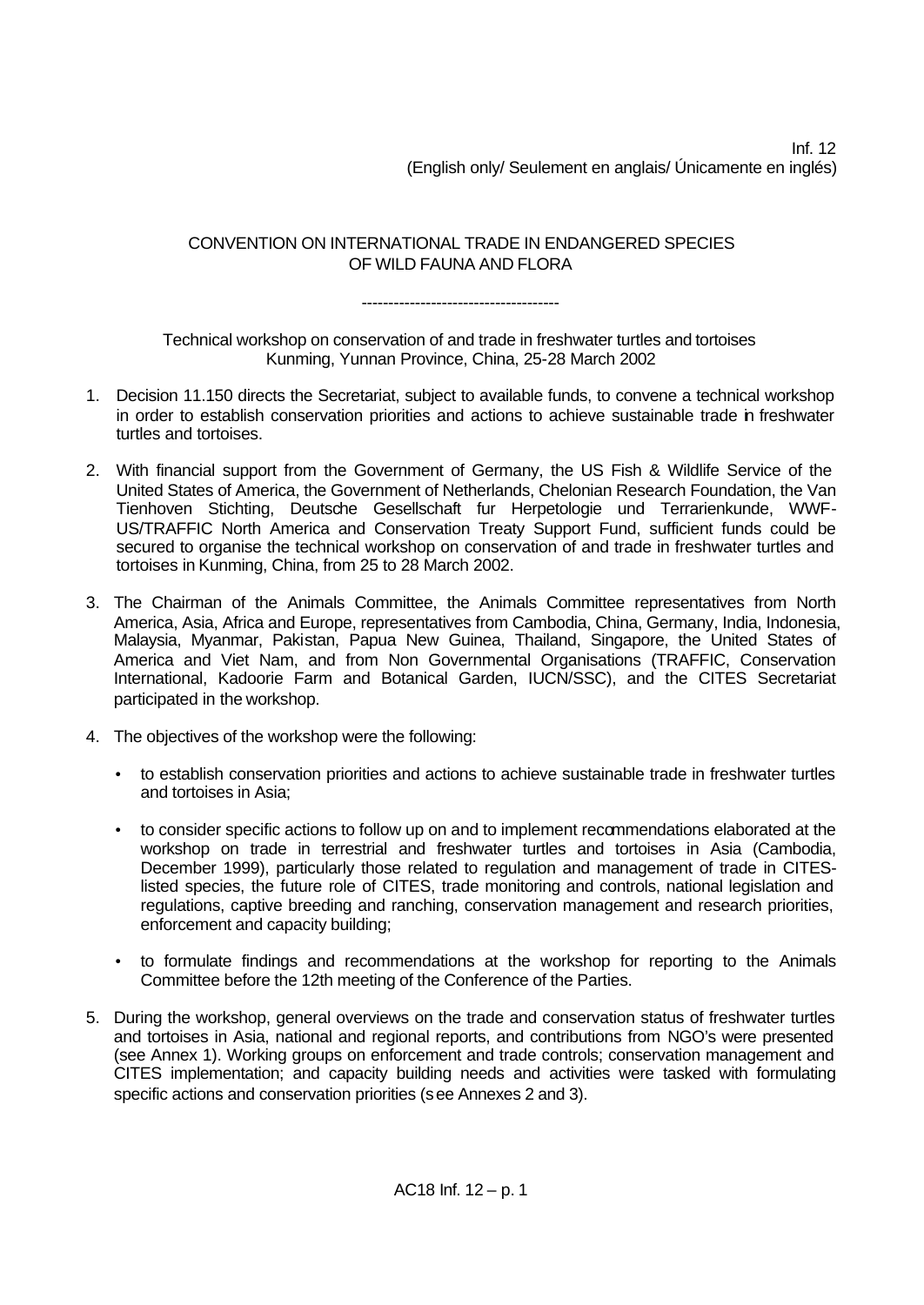6. As required under Decision 11.150, the Secretariat shall report the findings and recommendations of the workshop to the Animals Committee before the 12th meeting of the Conference of the Parties, on the basis of which the Animals Committee may wish to formulate recommendations for consideration at the 12th meeting of the Conference of the Parties. These could for instance include amendments to Resolution Conf. 11.9.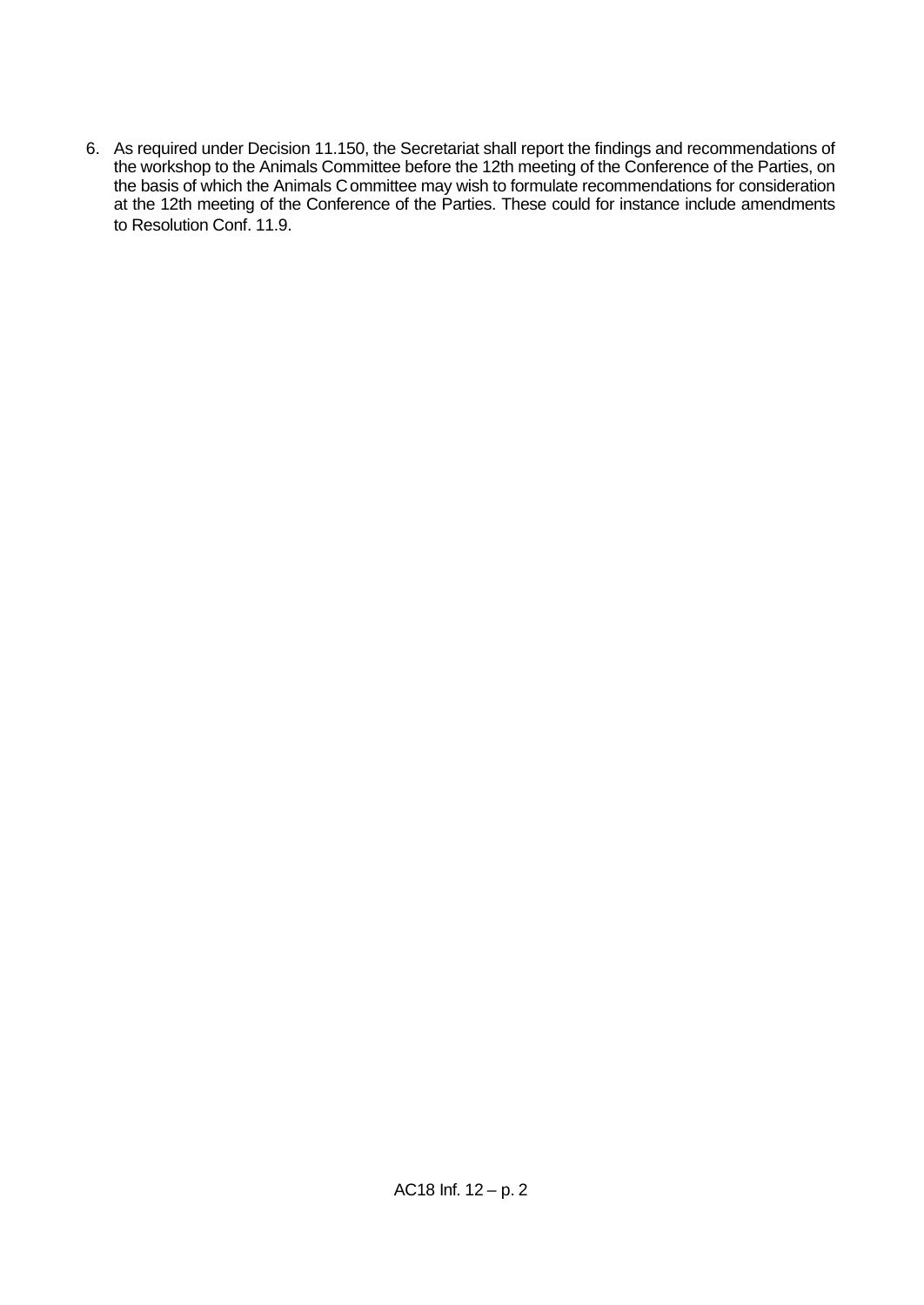Annex 1

Doc. 1 (Rev.)

### CONVENTION ON INTERNATIONAL TRADE IN ENDANGERED SPECIES OF WILD FAUNA AND FLORA

\_\_\_\_\_\_\_\_\_\_\_\_\_\_\_\_\_\_\_

Technical workshop on trade in freshwater turtles and tortoises in Asia Kunming, Yunnan Province (People's Republic of China), 25-28 March 2002

## PROVISIONAL AGENDA

- 1. Opening ceremony
- 2. Background to the workshop
- 3. Overview on trade and conservation status of freshwater turtles and tortoises in Asia

Topic 1: Conservation status

- 3.1. Conservation status of Asian freshwater turtles and tortoises
- 3.2. Update on conclusions and recommendations of the workshop on conservation of and trade in freshwater turtles and tortoises in Asia (Cambodia, December 1999)

Topic 2: Trade and enforcement issues

- 3.3. Current trade in Asian freshwater turtles and tortoises
- 3.4. Legal status of Asian freshwater turtles and tortoises
- 3.5. Trade controls and enforcement

#### Topic 3:Market developments

- 3.6. Ranching and breeding for commercial trade
- 3.7. Socio-economic and cultural aspects of trade in Asian freshwater turtles and tortoises
- 4. National, regional and NGO reports
	- 4.1 Cambodia
	- 4.2 China
	- 4.3 China (Hong Kong)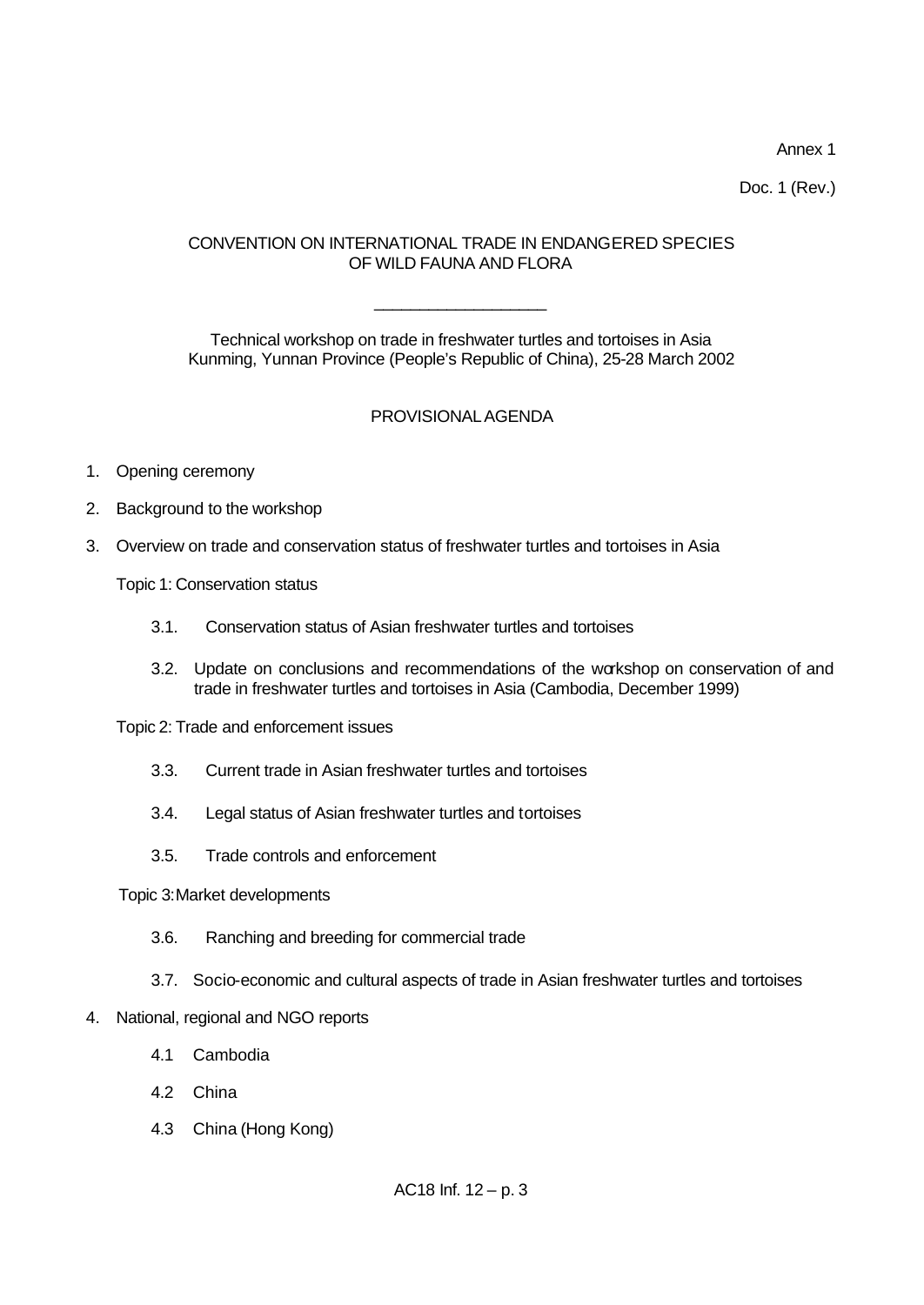- 4.4 India
- 4.5 Indonesia
- 4.6 Malaysia
- 4.7 Myanmar
- 4.8 Pakistan
- 4.9 Papua New Guinea
- 4.10 Singapore
- 4.11 Thailand
- 4.12 Viet Nam
- 4.13 Africa
- 4.14 Europe
- 4.15 North America
- 4.15 United States of America
- 4.16 Kadoorie Farm and Botanic Gardens
- 4.17 IUCN/SSC Tortoise and Freshwater Turtle Specialist Group
- 5. Proposals to amend the Appendices to CITES
- 6. Working Group sessions:
	- Working Group 1: Enforcement and trade controls
	- Working Group 2: CITES implementation issues
	- Working Group 3: Capacity building needs and activities
- 7. Working Group Reports Presentations and discussion
- 8. Conclusions
- 9. Closure of the workshop

\_\_\_\_\_\_\_\_\_\_\_\_\_\_\_\_\_\_\_\_\_\_\_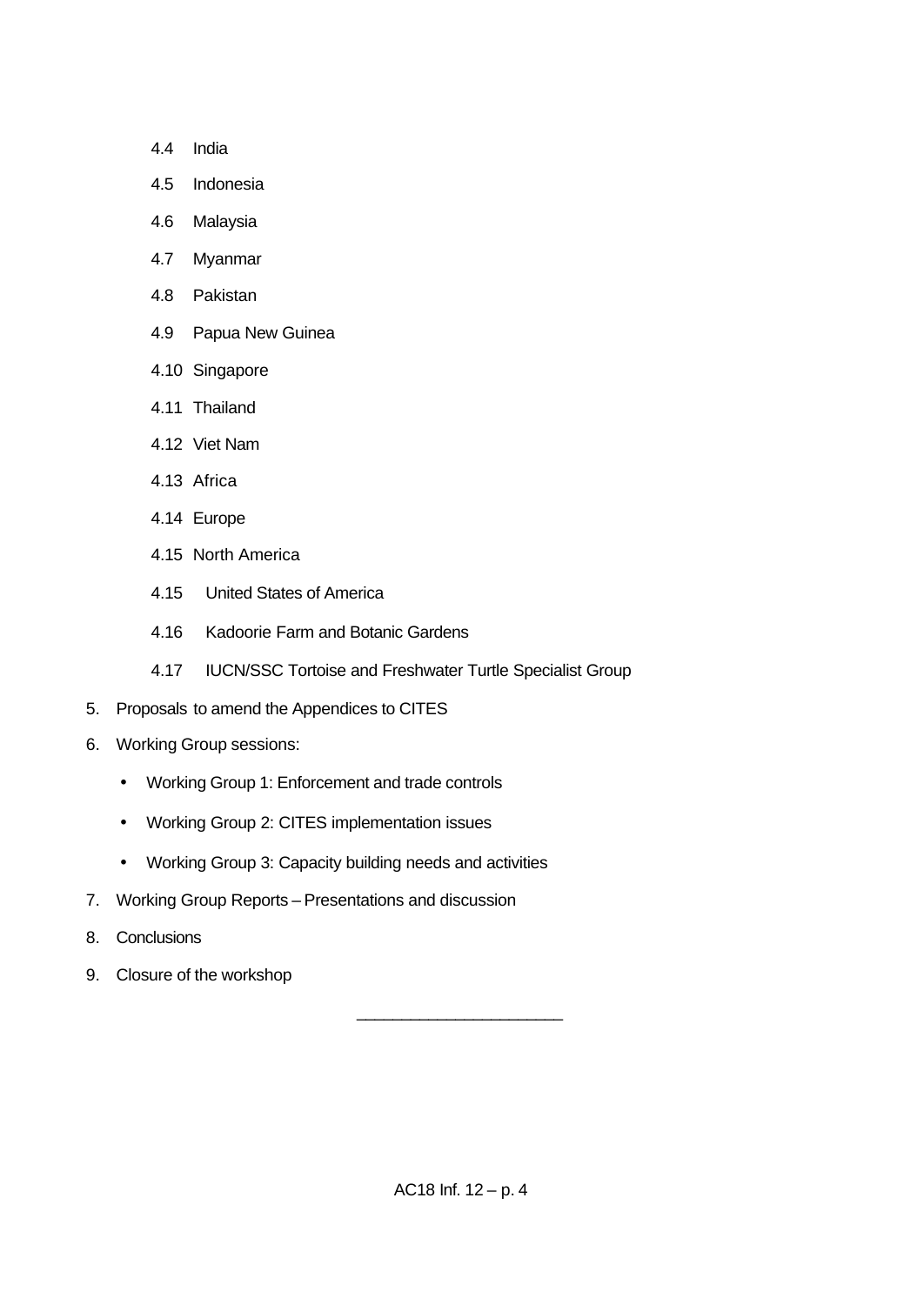#### Annex 2

# TERMS OF REFERENCE FOR THE WORKING GROUPS

### Working group 1: Trade controls and enforcement

Task\*:

- Hetartify gaps in current legislation in individual Asian countries concerning the conservation of and trade in turtles and tortoises, and propose measures (per country) to address these gaps.
- Review current status of trade controls in the Asian range countries.
- Formulate actions that can lead to better collaboration amongst Asian countries with respect to controlling international trade in tortoises and turtles.
- − Provide suggestions for improving national collaboration between MA, SA and relevant enforcement agencies.
- − Assess ways to improve monitoring of export quotas.
- − Evaluate the enforcement of human health-related trade restrictions enacted in Asian countries.
- Hentify measures that will enhance compliances with and enforcement of existing national regulatory measures, including incentives for compliance and collaboration with traders associations.
- − Provide recommendations to establish effective confiscation policies, and offer recommendations regarding the disposal of confiscated specimens.
- − Assess the situation concerning prosecuting and penalising infractions [from seizure to prosecution], and suggest measures as appropriate.

Chair: Manop LAUPRASERT

Rapporteur:Xie YAN, Marceil YEATER

*\*See also recommendations no. 1, 2, 3, 4 of Cambodia workshop*

Working group 2: Conservation management and CITES implementation

Task\*:

- − Identify means to improve the implementation of Article IV in Asia [aimed at MA and SA].
- − Assess the need to revise Resolution Conf. 11.9 and/or to establish links with Decision 11.166, and formulate recommendations in this regard.
- − Formulate recommendations regarding the listing of turtle species under CITES Appendices.
- − Provide recommendations regarding the need for and the establishment of quotas for CITES-listed species.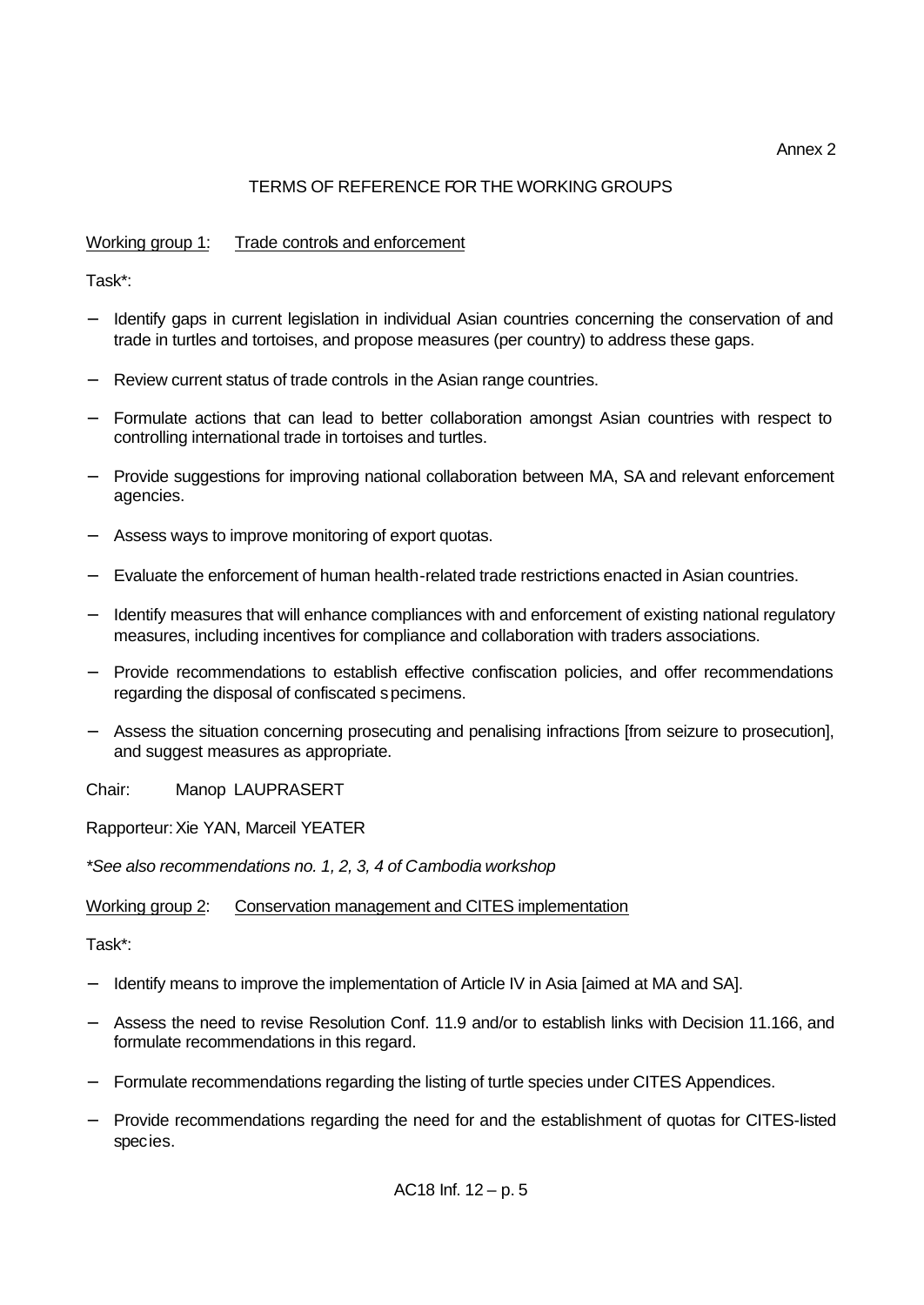- − Provide advice regarding the management of wild populations of tortoises and freshwater turtles, and the related export and import measures [e.g. marking, size or age restrictions,…].
- − Provide recommendations on the management and control of commercial farming and breeding of freshwater turtles and tortoises for Asian consumer markets.
- − Give advice on how to monitor the harvest and trade of freshwater turtles and tortoises, and to research the impact of trade on wild populations.

Chair: Marinus HOOGMOED

Rapporteur:Tom DE MEULENAER

\* *See also recommendations no. 5, 7 and 10 of Cambodia workshop*

Working group 3: Capacity building needs and activities

Task\*:

- Hentify training needs and existing training opportunities re. management of tortoises and freshwater turtles, CITES implementation, enforcement, etc., identify gaps and propose actions as appropriate.
- − Review the existing identification and training materials (incl. field guides) that are available in Asia, identify gaps and formulate relevant actions.
- − Review outreach tools, materials and efforts in Asia, and identify appropriate ways forward.
- Recommend measure to raise awareness amongst Asian producer and consumer communities regarding the conservation and trade status of turtles and tortoises.
- − Formulate advice regarding means to modify where necessary and appropriate consumptive behaviour of Asian consumers of tortoises and freshwater turtles.
- − Assess the possibility for using environmentally friendly substitutes for freshwater turtles and tortoises and products thereof, and provide recommendations in this respect.
- Explore ways to enhance the participation of collectors, traders, exporter, importers and consumers in the conservation of and sustainable trade in freshwater turtle and tortoise species.
- − Explore funding needs and opportunities for capacity building initiatives and activities.

Chair: Tonny SOEHARTONO

Rappoteur: Liu YUAN

*\*See also recommendation no. 12 of Cambodia workshop*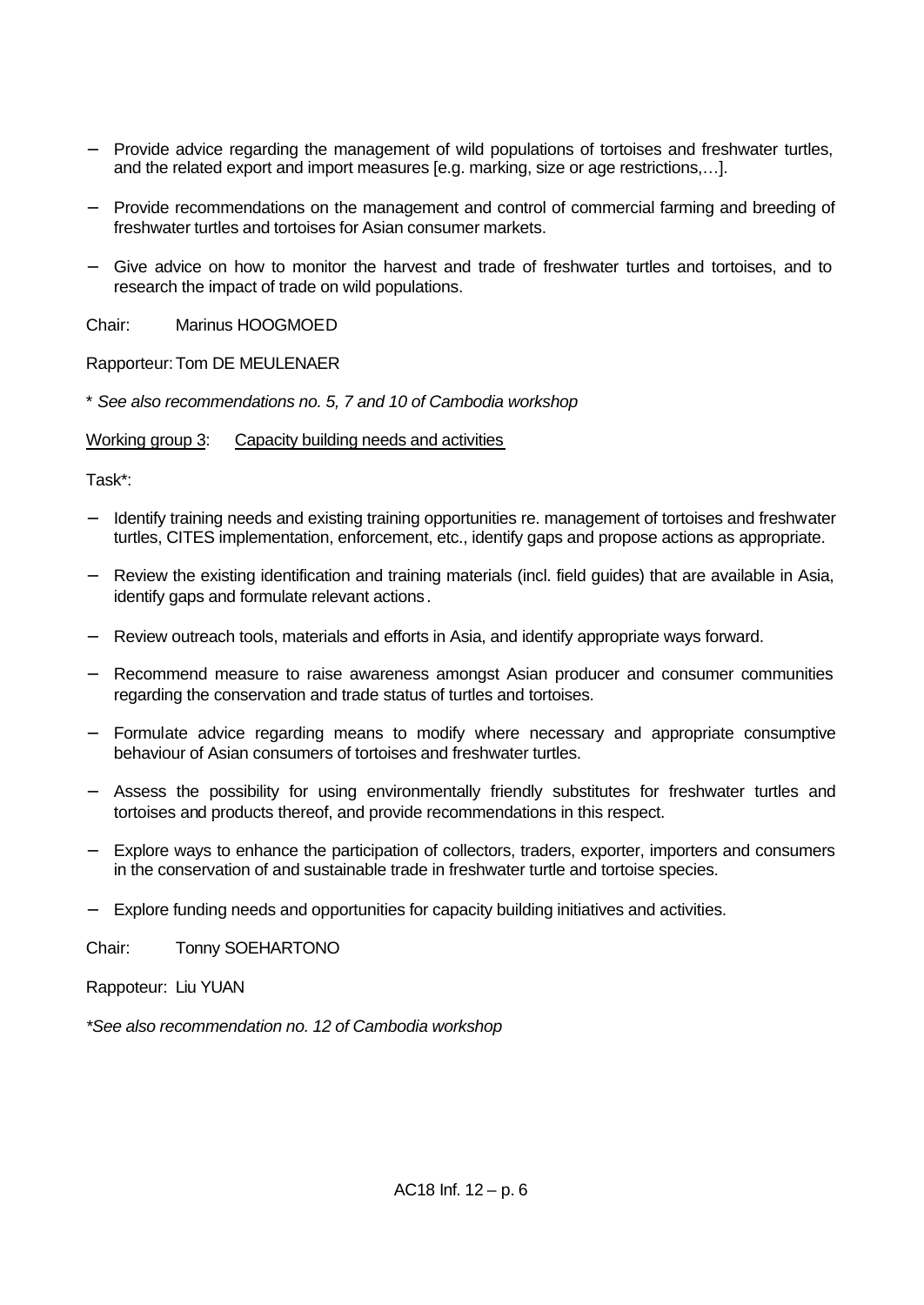Annex 3

### FINDINGS AND RECOMMENDATIONS OF THE WORKING GROUPS [DRAFT 1]

#### 1. Findings and recommendations of the working group on trade controls and enforcement [draft]

The tasks in the Terms of Reference were grouped under five broader headings, and actions to follow up on the recommendations elaborated at the workshop on conservation and trade of freshwater turtles and tortoises in Asia (Cambodia, December 1999) were also taken into consideration.

### Task 1: Legislation

- Objectives:
- *Identify gaps in current legislation in Asian countries concerning the conservation of and trade in turtles and tortoises, and propose measures to address these gaps.*
- − *Review current status of trade controls in the Asian range countries*
- General review:
	- − Most countries are in the process of improving the legislation and addressing gaps
	- − Identified gaps include: insufficient coverage of CITES species (no Appendix III or only domestic species); means to update species lists after each COP and use of scientific names; common names and trade names; required compliance with IATA regulations; use of labels to prove existence of CITES species in product; control of transit and transhipment; consistency among wildlife, Customs and other relevant legislation; clarification of institutional responsibilities and coordination mechanism; and adequate penalty levels)
	- − Many Asian countries have a wildlife policy and legislation banning the import and export of domestic freshwater turtles and tortoises (as well as other domestic wildlife). This means that most of the transboundary movement of these turtles and tortoises is illegal but not always easy to detect unless CITES or other documents are required and checked. The policy of Malaysia needs to be clarified. Both Indonesia and Malaysia set export quotas.
	- Permits issued by fisheries departments refer only to FWTT and do not specify species. The MA does not have "access" to the regulations applicable to FWTT (Indonesia).
- Recommendations:
	- Legislation must meet the four requirements for CITES implementation. Most Asian countries do not yet have adequate legislation.
	- − If applicable, countries should submit a CITES Legislation Plan to the Secretariat by 31 May 2002.
	- − Countries should continue working to reach Category 1 status and thereafter continue to strengthen the legislation. Legislation also should have flexibility where needed. Use list of identified gaps to determine whether other gaps exist in legislation and address those gaps.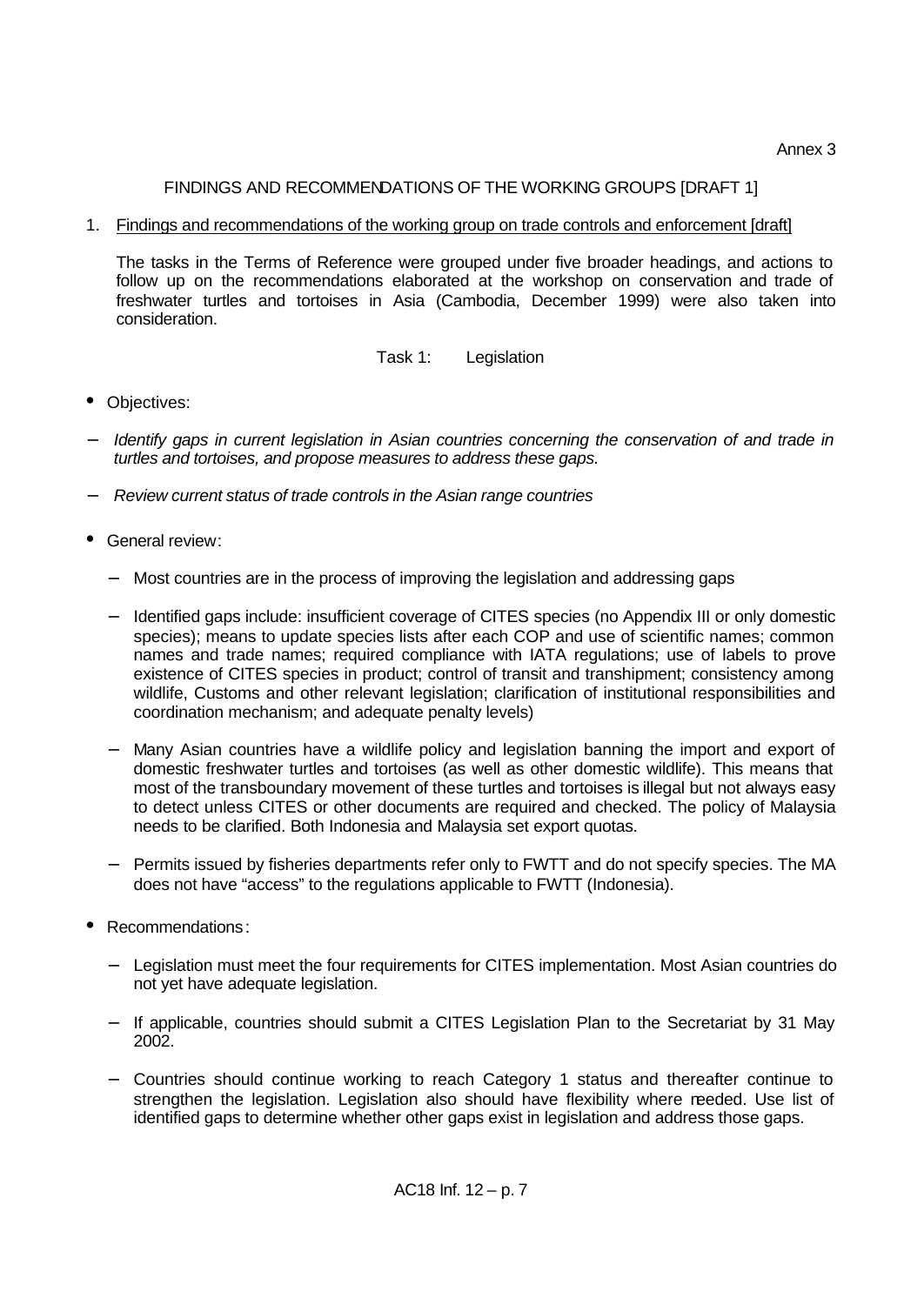- − Countries interested in becoming a Party to CITES should first evaluate the adequacy of their legislation and other implementation needs, and develop a plan to address those.
- Request legislative assistance from countries in Category 1, other neighbouring countries and Secretariat, if needed.
- − Check sufficiency of authority to control transit in accordance with Resolution Conf. 9.7.
- − FWTT of priority concern should be placed on CITES Appendices in order to better control transboundary movements.
- − Institutional clarification and coordination should focus inter alia on the role of fisheries departments and the need to have power to deal with unprotected species, nationally protected species and CITES species. The respective roles of sectoral agencies as well as local, provincial and central authorities should be clear, consistent and complementary.
- It might be helpful to reconsider wildlife trade policies/legislation as total bans on domestic and/or international trade do not seem effective and may be contributing to illegal trade
- Many range States will be participating in the upcoming Regional CITES Legislation Workshop (Hong Kong SAR, 22-26 April 2002) and TETF Wildlife Law Enforcement Training Course, 13- 24 May 2002). These should provide useful follow-up to the FWTT workshop.

Task 2: Enhanced enforcement

- Objectives:
- − *Identify measures that will enhance enforcement of existing national regulations.*
- − *Assess the situation regarding prosecuting and penalising infractions [from seizure to prosecution], and suggest measures as appropriate.*
- General review:
	- Several identification guides on FWTT have been developed in various local languages as well as English, French and Spanish.
	- Some countries have regular informants and funds to reward information leading to conviction.
	- − Some countries have systems for rewarding good enforcement actions.
	- A number of countries lack sufficient follow-up action after seizure.
	- Sometimes a lack of exchange of information between importing and exporting countries exists.
	- Several countries have regular CITES training for enforcement officers.
	- Many countries have done market monitoring and spot checks but not on a regular basis.
	- − Softshell and hardshell turtles should be separated when discussing international trade (China).
	- − When Cuora spp was listed on App II, traders shifted to other species (China).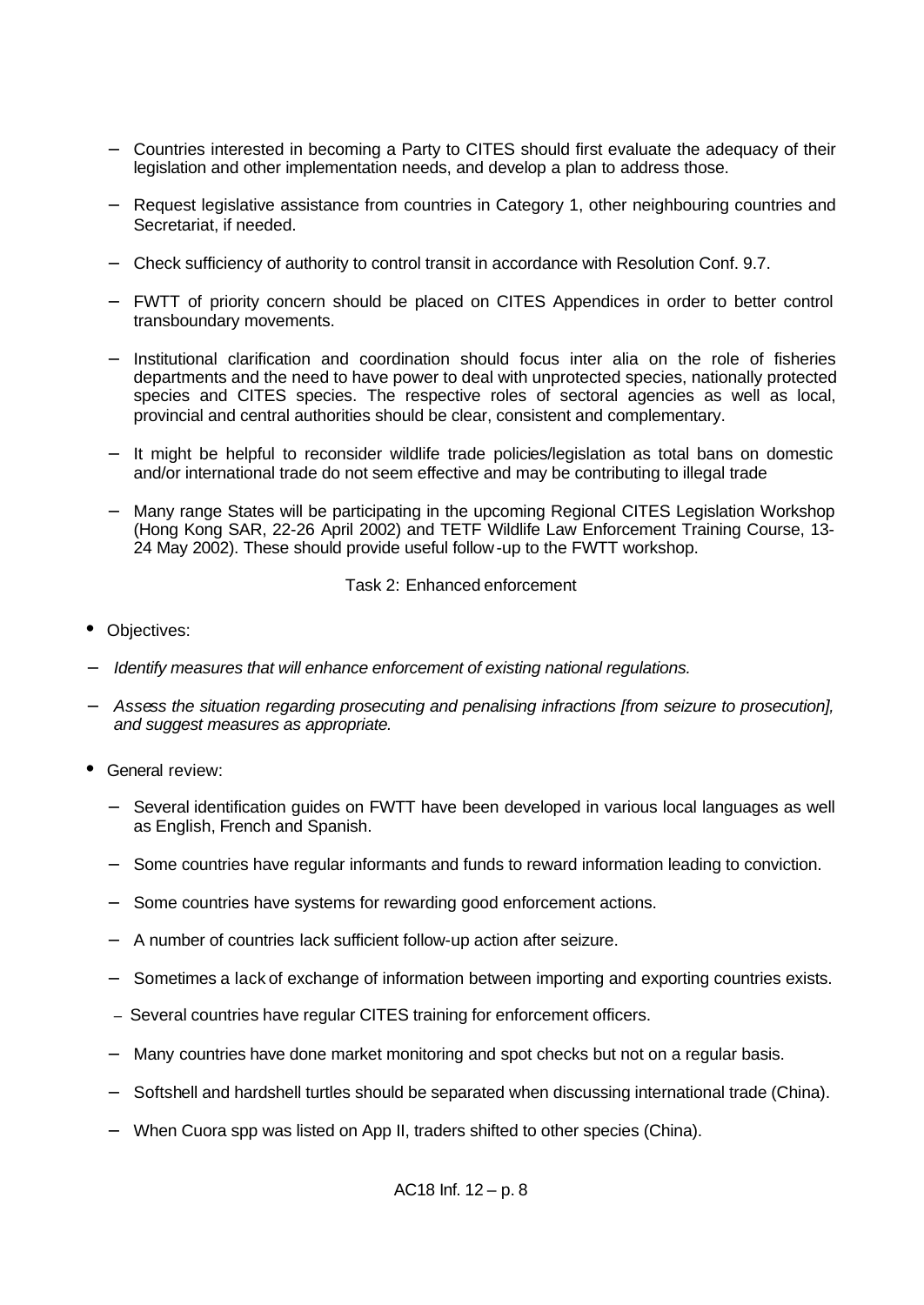- Taking into account the need to maintain scarce natural sites, integrated conservation and development projects are a mechanism to manage bioresources. (Viet Nam)
- Recommendations:
	- − Use participant contact information from this workshop and email to improve information exchange. Consider a national intranet among enforcement authorities.
	- The Regional Representative to the Standing Committee (for this region, China) should keep an updated list of national contact persons which would supplement the CITES Directory. This should be distributed regularly to CITES authorities, including enforcement authorities, in the region.
	- − Encourage the provision of intelligence information by regular informants, traders, NGOs, the public and others by the use of web sites, a hotline, brochures in post offices, airports/airlines and ports, training and the payment of rewards for information that leads to convictions. The Secretariat should continue to provide intelligence information.
	- − Arrange wider distribution of identification information, especially simple guides in local languages for field use, through additional hard copies for enforcement officers, CD-ROMs and a special web site for identification guidance.
	- Improve analysis of intelligence by the use of specialized intelligence officers and assistance from Interpol.
	- The Secretariat should continue the development of a handbook on wildlife crime for the judiciary that would describe the approaches by various countries.
	- − Market monitoring and spot checks should be continued.
	- − Digital photos and expert groups like the IUCN/SSC specialist group should be used for obtaining expert identification advice. Funds should be sought to purchase digital cameras and computers for those countries that do not have them.
	- Large seizures of illegally traded specimens should be reported to Secretariat.
	- There should be a network of forensic labs (Thailand).
	- − Designation of import ports, more careful permit confirmation, better transit control can help enforcement (China).
	- − Initiatives like the Independent Commission Against Corruption (Hong Kong SAR) could be considered.
	- Enforcement needs to focus on trends and take a strategic approach (India).
	- − Profiles of offenders should be developed and shared with photos and key information (India).
	- − Customs should have copies of the MA Directory so that they know who to contact in other countries (India).
	- − Overall trade needs to be better documented as it does not reflect actual exports (Indonesia)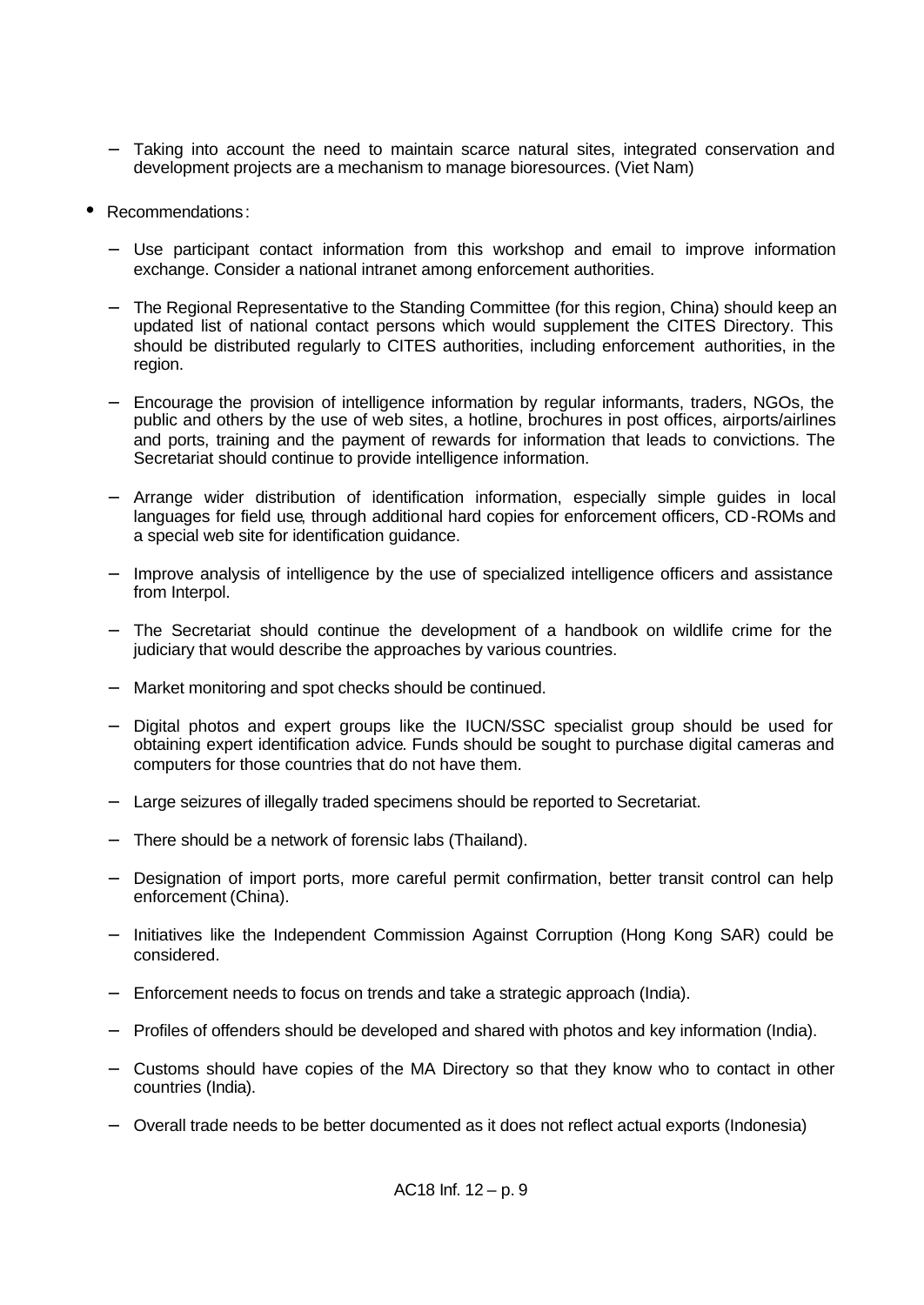#### Task 3: Confiscation and disposal

- Objective:
- − *Provide recommendations to establish effective confiscation policies, and offer recommendations regarding the disposal of confiscated specimens.*
- General review:
	- − All countries have the power to confiscate specimens in illegal trade. In Hong Kong SAR, it is mandatory to confiscate such specimens.
	- − Most of the countries have wildlife rescue centres. Some of these centres also do breeding while breeding centres are separate in other countries. Thailand has the only specialized FWTT rescue centre but China uses its general wildlife rescue centres to deal with FWTT.
	- − Most countries follow the disposal guidance provided in Resolution Conf. 10.7. The preference, if possible, is to return native species seized domestically to the wild. Exotic specimens often are given to zoos or breeding centres. A number of countries have difficulties dealing with large quantities of confiscated common species.
	- − Countries discussed possible support available from the Turtle Survival Alliance, taking into consideration whether confiscated species are native or exotic.
- Recommendations:
	- − Countries should be very cautious in returning confiscated species to the wild (because of potential for disease, return to inappropriate habitat and disruption of existing wild population) and follow Resolution Conf. 10.7 as well as the IUCN guidelines for reintroduction. New protocols being developed by IUCN also should be useful in the future.
	- Many countries expressed interest in the identification or establishment of regional rescue centres, perhaps one in each habitat zone (temperate, subtropical and tropical).
	- In principle, countries expressed interest in the support offered by the Turtle Survival Alliance. They suggested, however, that this support should be focused on building local capacity to hold, breed and reintroduce confiscated specimens. TSA could assist in the development of a network of rescue and breeding centres to help enhance the exchange of information and experience.
	- The management of rescue and breeding centres should be strengthened through the development of regulations, if they do not already exist.
	- The USA, Canada and Mexico have an MOU for the return of confiscated specimens. This could be a useful model though the main problem is expense.

Task 4: Compliance incentives

- Objectives:
- − *Identify measures that will enhance compliance with national regulatory measures including incentives and collaboration with trade associations*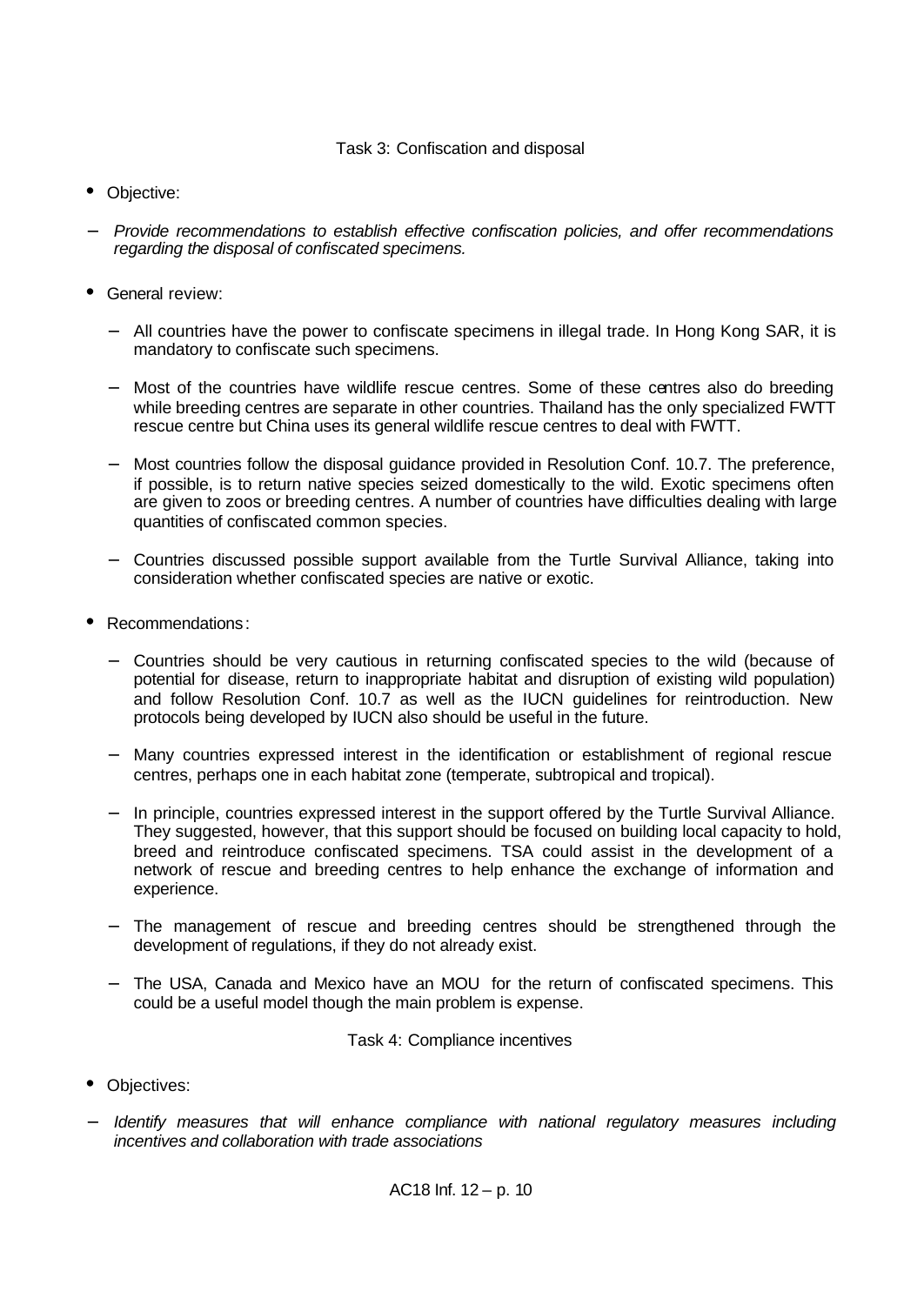- − *Assess ways to improve monitoring of export quotas.*
- General review:
	- − All countries accept the idea of compliance incentives but few have actually tried them. Others are considering them seriously but need to further explore their consistency with national law and practice.
	- − Hong Kong SAR has close contact with trade associations, including consultations with traders on potential legislative amendments.
	- Several other countries have contact with local trade associations and require the registration of traders. There are no specialized trade associations for FWTT, however.
	- − Several countries "blacklist" companies that violate import and export regulations.
	- − Indonesia monitors its export quotas by incorporating them into the computerized permit system. Most countries do not allow trade in FWTT so there is no need for export quotas and other countries like China and Viet Nam do not set export quotas for FWTT.
- Recommendations:
	- Efforts should be made to identify regular traders in FWTT.
	- Traders should be consulted before new legislative or other controls are adopted.
	- − Trade associations should be used to distribute CITES-related information.
	- − Workshops or seminars with traders should be used to raise awareness about CITES and relevant legislation.
	- − NGOs or government agencies could organize heads of companies to sign statements that they will not eat FWTT.
	- − Financial (e.g. subsidies) and technical support should be provided to breeding facilities to reduce wild turtle trade.
	- − Continue monitoring catch/export quotas and breeding populations.
	- − Use of Harmonized Customs Code (10 codes addressing FWTT) can assist in trade control (China).
	- − There is a need to sensitize and increase collaboration with transport sector (e.g. rail, road, air, sea) to deal with illegal trade (India).
	- Need to increase the awareness of rural communities and identify economic alternatives (Viet Nam). This may be in the capacity building segment but perhaps should be highlighted. These are key issues in the bushmeat trade area as well.

Task 5: Cooperation

• Objective: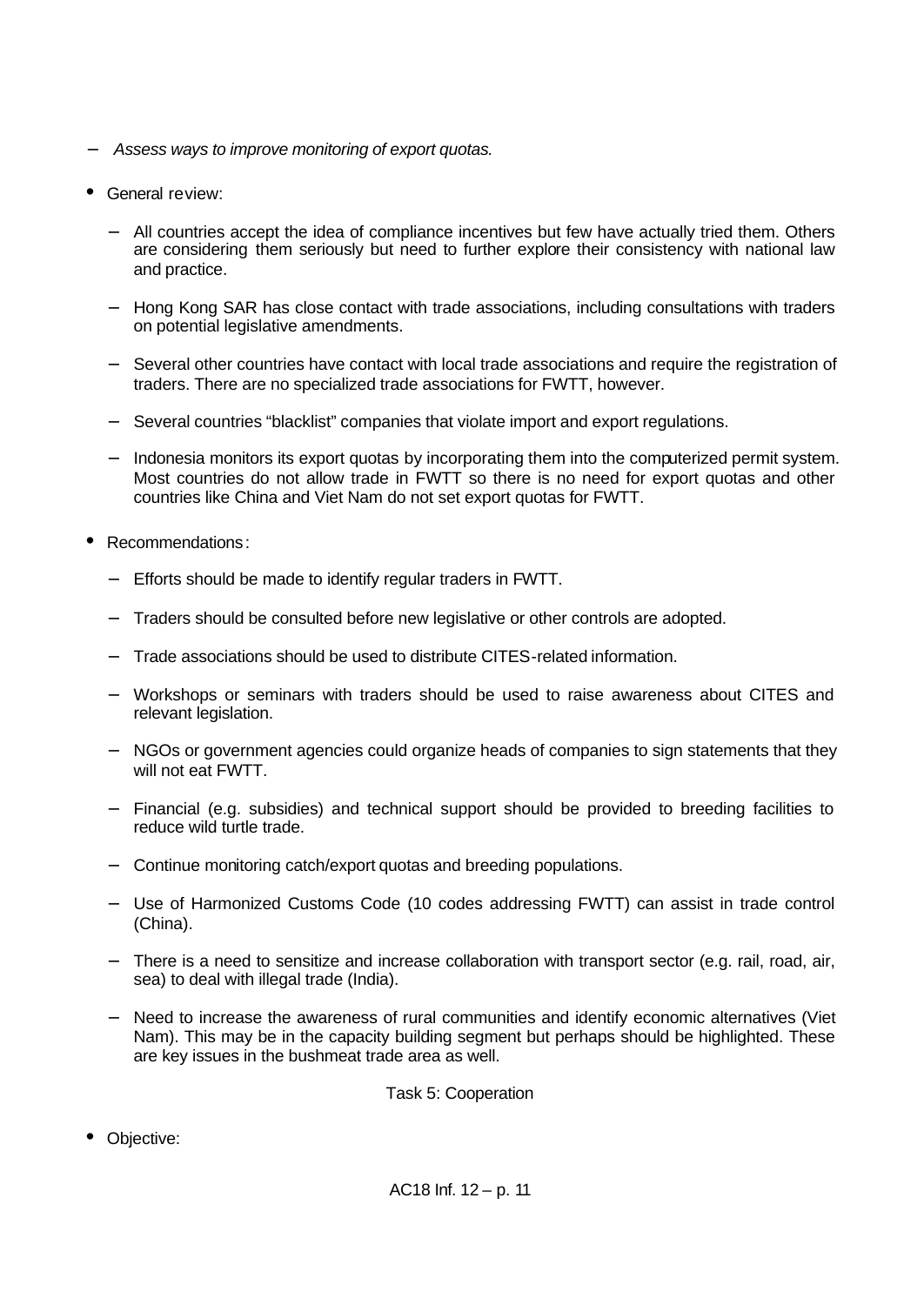- − *Provide suggestions for improving national collaboration between MA, SA and relevant enforcement agencies.*
- − *Formulate actions that can lead to better collaboration amongst Asian countries with respect to controlling international trade in tortoises and turtles.*
- General review:
	- − Hong Kong SAR has an Endangered Species Protection Liaison Group composed of the Management Authority, Customs and the Police which meets regularly. Thailand's legislation requires that CITES authorities must consult each other. Other countries have informal cooperation among the MA, SA and enforcement authorities. China is working to establish a coordination body for enforcement matters.
	- − Regional cooperation is assisted by ASEAN (10 countries in the region) and bilateral agreements among some countries.
	- − Indonesia and Malaysia have an MOU on forestry and could extend it to wildlife.
- Recommendations:
	- − Cooperation between non-ASEAN and ASEAN countries should be strengthened. China's protocol with ASEAN could be extended to wildlife trade issues. The Memorandum of Understanding between Thailand and Malaysia on CITES, including regular meetings and information exchange, could be used as an example for other bilateral arrangements between countries that share borders (e.g. between Thailand and Cambodia and between Thailand and Myanmar). Papua New Guinea and Indonesia could extend their current border liaison, which has an environment component, to include CITES matters.
	- − The ASEAN Memorandum of Understanding on sea turtles could be used as a model for a similar agreement or cooperative arrangement among workshop countries on FWTT.
	- − Direct bilateral communication should be used to address enforcement issues but regional focal points and the Secretariat can be asked to facilitate if necessary.
	- − There is a need to liaise with health and veterinary officials on health regulations that limit or ban trade in or use of wild species (China).
	- − Lao PDR should be brought into the CITES family in order to have better regional coordination and control.
	- − Missions undertaken by China to Malaysia, Singapore and Thailand to observe the systems in place and discuss needs could be good example (China)
- 2. Findings and recommendations of the working group on conservation management and CITES implementation [draft]

The working group addressed each of the tasks that were provided in its Terms of Reference, and considered actions to follow up on the recommendations elaborated at the workshop on conservation and trade of freshwater turtles and tortoises in Asia (Cambodia, December 1999).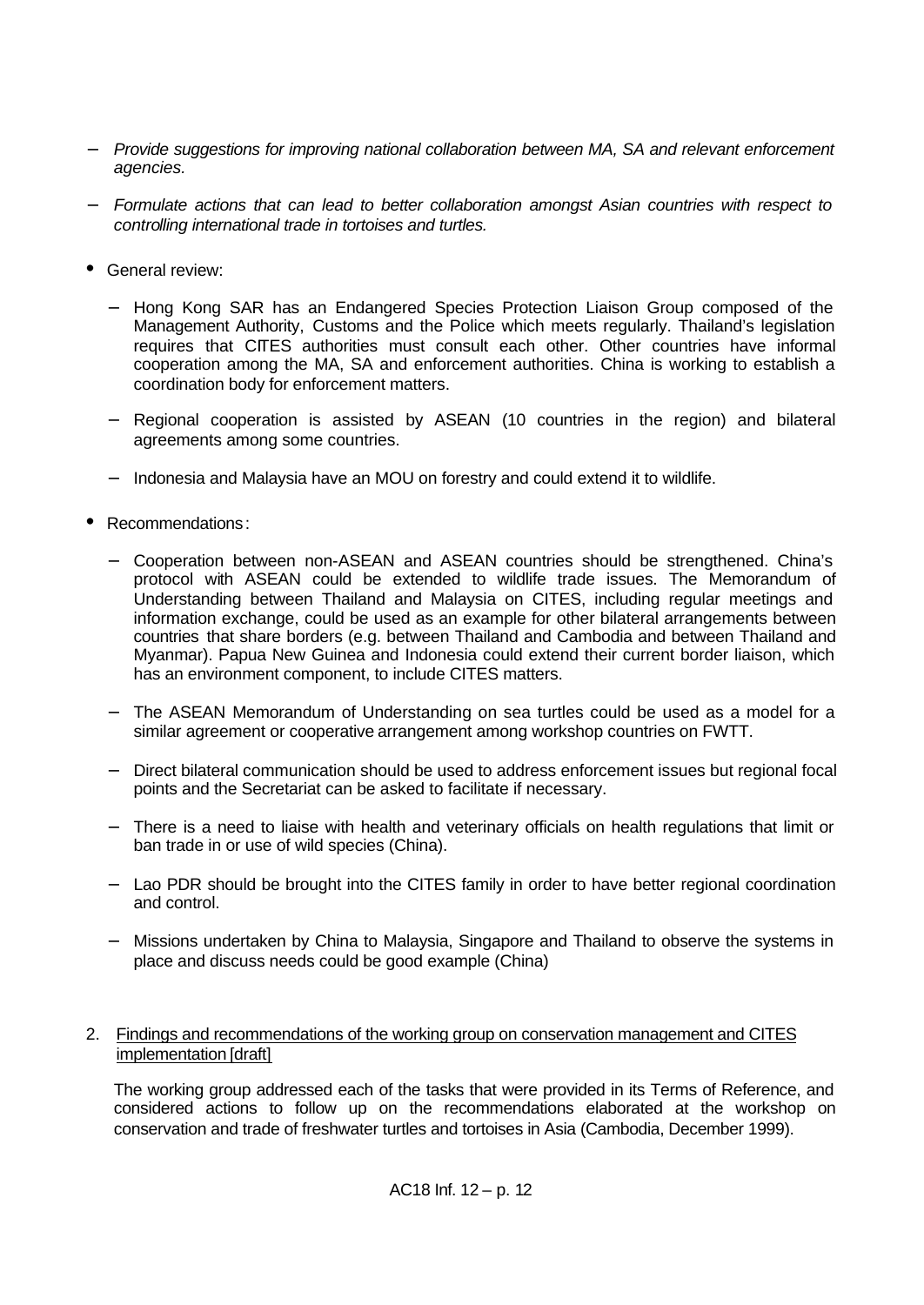- − *Identify means to improve the implementation of Article IV in Asia [aimed at MA and SA].*
- 1. The Secretariat should provide Guidelines to Asian range States for the making of non-detriment findings for the exportation of CITES Appendix-II listed species of tortoises and freshwater turtles, for the establishment of export quotas, and for developing monitoring protocols. These Guidelines could tie into generic adaptive management frameworks that take into consideration the ecological and biological characteristics of tortoises and freshwater turtles [e.g. differentiate between "soft shell" and "hard shell" species; between habitat specialist and generalists; reflecting distinctive reproduction strategies; etc.]. Adaptive management frameworks and Guidelines should be applicable to both CITES-listed and non-listed species.
- 2. The Scientific and Management Authorities in Asian range States should be trained in the making of Non-Detriment Findings, in developing management programmes and in monitoring compliance with Article IV. The Secretariat is requested to organise one of its CITES regional capacity building workshop in 2003 in Asia to assist in this effort.
- 3. In making non-detriment findings, the particular biology of tortoises and freshwater turtles should be taken into consideration. The harvesting of wild adults should be limited and precautionary because the removal of slow growing, mature animals may have significant impacts on the viability of the population that is targeted. Although it may generally be perceived as preferable to harvest small (juvenile) individuals, it was noted that unlike in tortoises, the offtake of juveniles in wild populations of freshwater turtles is relatively easy, that the removal of certain age classes may negatively impact wild populations, and that in practice, all age classes are often harvested. Also, juveniles do not necessarily or readily meet the demand for turtles and tortoises in the food and medicinal markets.
- 4. Cooperation between CITES Management and Scientific Authorities at a regional level in (Southeast) Asia is important, and the countries in the region are encouraged to seek an appropriate mechanisms to achieve regular coordination through [annual or bi-annual] regional meetings, existing regional agreements [e.g. ASEAN], the establishment of contact groups, or other manners.

The Asian regional representative on the CITES Standing Committee could take initiatives in this respect or assist in organising a meeting for CITES authorities in the region.

- − *Assess the need to revise Resolution Conf. 11.9 and/or to establish links with Decision 11.166, and formulate recommendations in this regard.*
- 5. Decision 11.166 was not evaluated by the working group.

The following amendments and additions to Resolution Conf. 11. 9 are suggested for consideration by the working group on tortoises and freshwater turtles of the Animals Committee, which will convene at AC 18 (8-12 April 2002):

In the paragraphs of the operational part under URGES:

- a) "consuming" should be changed into "importing"
- b) after "quotas" add "that take into account the particular biology of tortoises and freshwater turtles."

Additional elements that could be added to the operational part under URGES:

"h) Parties in the Asia region to collaborate on all aspects of conservation of and trade in tortoises and freshwater turtles;"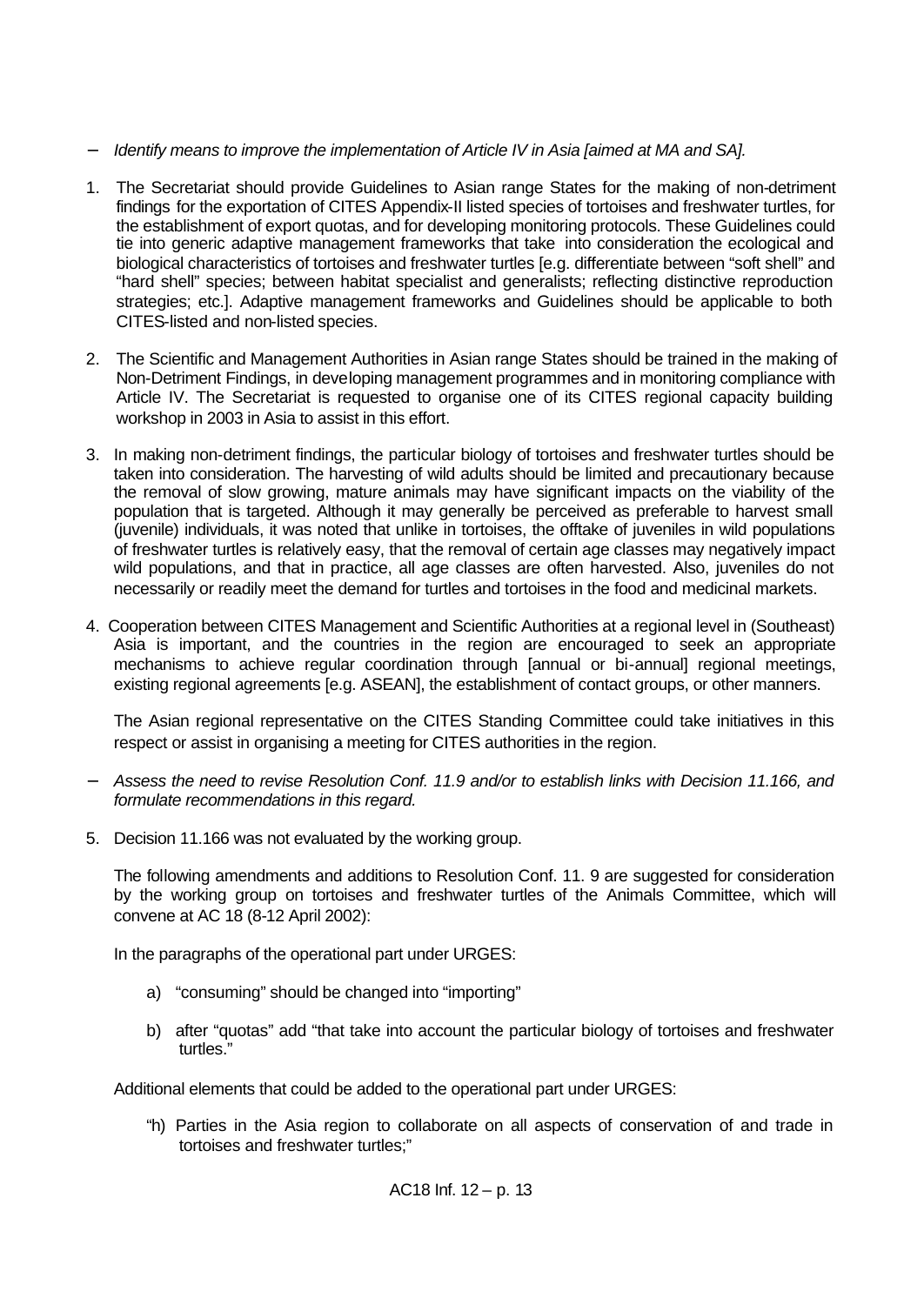"i) Asian Parties, in compliance with Resolution Conf. 10.7, to develop a plan of action that can be executed without delay in the event that live specimens of tortoises and freshwater turtles are seized."

Further considerations:

- Some form of reporting [to the Secretariat, the AC and/or CoP] on progress in implementing the different actions that the Parties are urged to undertake should be considered. This could be in the form of a CoP 12 Decision or an amendment to the Resolution. It was recognised that the existing reporting duties of CITES Parties are considerable. Additional reporting should therefore only target those Parties that are most concerned by the trade in and conservation of tortoises and freshwater turtles, and require for information that would make the reports as meaningful and useful as possible to these Parties.
- Parties should explore ways in which government income directly derived from trade in tortoises and freshwater turtles through taxation, fees or other forms of charges can be reinvested in activities that benefit the conservation management of the species concerned and that improve baseline knowledge and research capacity. A recommendation along these lines could be incorporated into the Resolution.
- − *Formulate recommendations regarding the listing of turtle species under CITES Appendices.*
- 6. The working group participants generally agree that all the remaining non-CITES listed species of Asian turtles should be listed under the Appendices of CITES. It was however recognised that it is not feasible to prepare listing proposals for all the taxa concerned by 6 June 2002, the deadline for the submission of proposals to amend the Appendices to CITES at the next meeting of the Conference of the Parties (CoP 12 in November 2002). The listing criteria as laid out in Resolution Conf. 9.24 require information and levels of consultation that can simply not be provided within the available time.
- 7 4 draft proposals prepared by Germany are good initiatives that warrant support from the range States concerned.
- 8. The USA offers to assist Asian range States in developing additional listing proposals in as much as the range States require for such help and the listing of the species concerned is agreed to be a priority. It was accepted that Chelonian Research Foundation's "top-ten" list of Asian taxons requiring CITES-listing gives appropriate guidance in this regard. The USA would prefer that one or more range States take the lead in sponsoring these proposals, and that the proposals have full range State support. The USA would consider co-sponsoring proposals if range States feel that this is desirable. Since the time for compiling a listing proposal for submission at CoP 12 is very short (only 2 months left) Asian range States, when interested, are encouraged to immediately follow up on the proposition of the USA.

It was noted that Cambodia expressed an interest in listing all its 24 species of turtles and tortoises in Appendix III in as much as these species would not be proposed for Appendix-II listing at the next CoP. Cambodia currently lacks the scientific information to determine whether the species would require further or higher listing.

- 9. The working group recommends that the following species be proposed for listing in Appendix II at the next meeting of the Conference of the Parties:
	- 4 draft proposals prepared and circulated by Germany: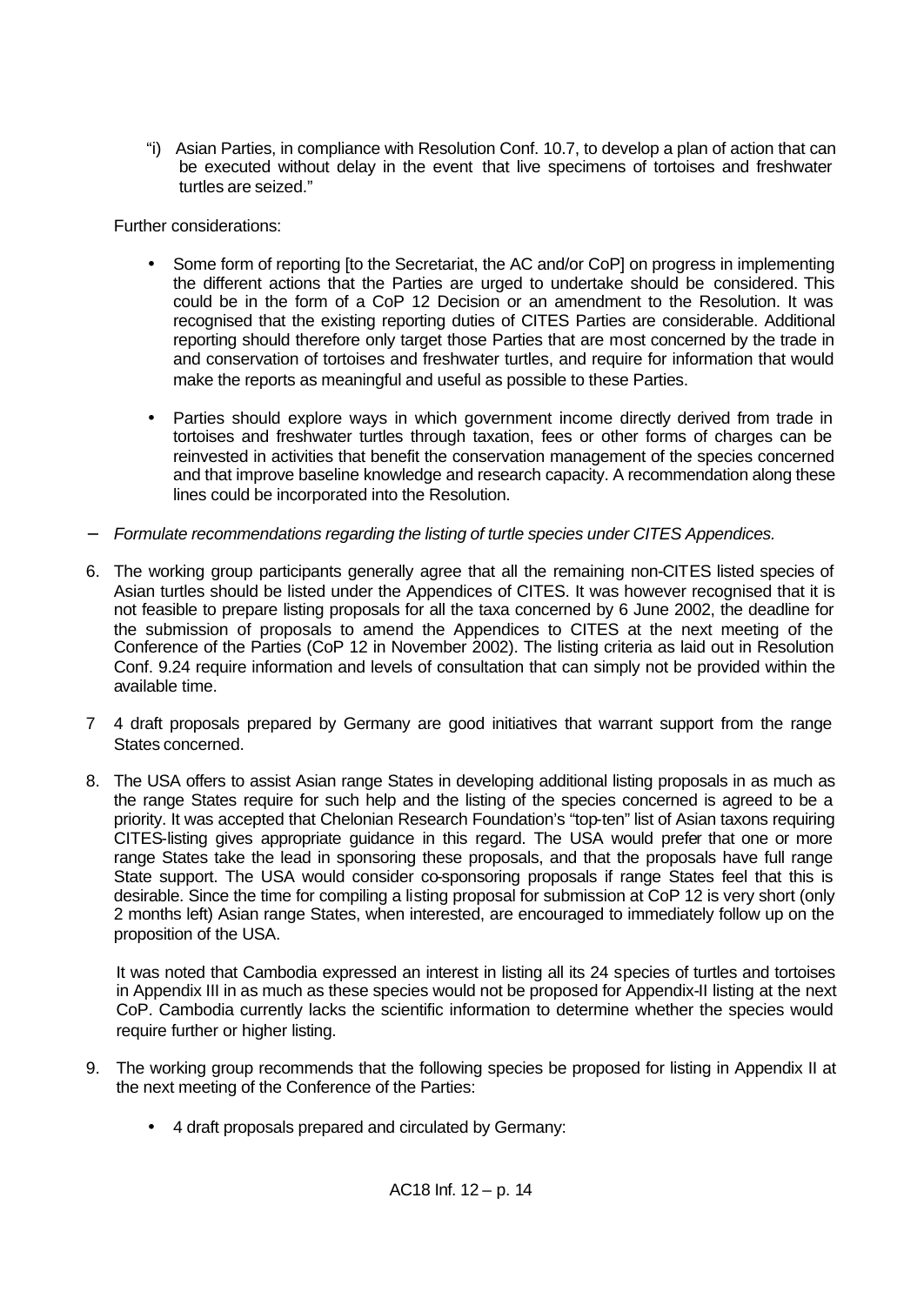*Heosemys* spp. (*H. depressa, H. leytensis, H. grandis, H. spinosa) Leucocephalon yuwonoi Orlitia borneensis*

*Ananame (Mauremys) annamensis*

• 2 early draft proposals available from USA (these can be further developed by the USA in collaboration with range countr(y)ies upon request from range contr(y)ies):

*Kachuga* spp.

*Platysternon megacephalum*

• 6 taxa for which no draft proposals are currently available, but that are considered priorities for CITES listing by the working group (USA prepared to assist range countries in developing proposals if range countries express interest in collaboration and support):

*Chinemys* spp.

*Mauremys mutica*

*Chitra* spp

*Pyxidea mouhotii*

*Pelochelys* spp.

*Hieremys annandali*

Note: *Chelodina* spp. was left out because this taxa was hardly discussed in the working group and it does not seem to be in the high volume trade.

- − *Provide recommendations regarding the need for and the establishment of quotas for CITES-listed species.*
- 10. The establishment of export quotas should be based on non-detriment findings made in compliance with Article IV of the Convention, and would benefit from involving experts in conservation and management of tortoises and freshwater turtles (where available). In case that levels of export are significant or considered to be of conservation concern, Resolution Conf. 8.9 (Rev.) provides a mechanism whereby the CITES Animals Committee can review the situation and formulate recommendations to ensure that the export is not detrimental to wild populations of the species under review. Trade in 4 Asian species is currently assessed under the Significant Trade Process, and the range States concerned are encouraged to fully collaborate in the process. This may also influence the export quotas that certain range States have established for some of the species under review.
- − *Provide recommendations on the management and control of commercial farming and breeding of freshwater turtles and tortoises for Asian consumer markets.*
- 11. More information should be collected and provided on commercial captive breeding operations, including on species being bred, annual production and production trends, the types of animals that are commercialised and for which market niche (food, medicine, pets or a combination thereof). This applies in particular to China, where presumably more species are bred in much larger numbers than generally assumed, but is also relevant to other countries in Southeast Asia. It is noted that Germany is supporting a project regarding mid- and long-term conservation measures for Asian turtles and tortoises that addresses *inter alia* the possible benefits and risks associated with large-scale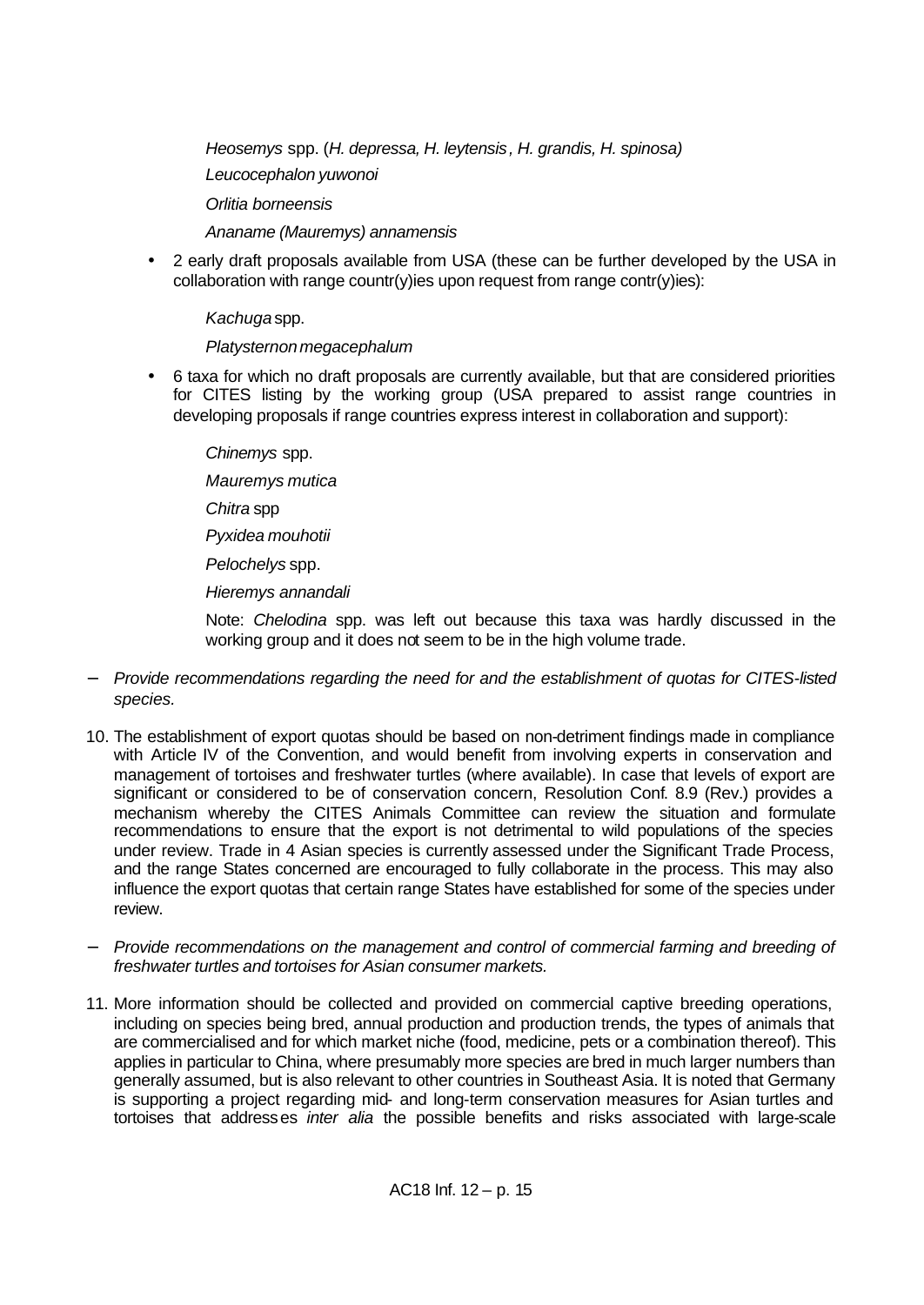commercial breeding. The results of this study should be available by the end of 2002 and be shared with and taken into consideration by Asian range States.

- 12. The working group supports a suggestion from China to collate information on the scale of the commercial breeding in the country, and to prepare an information paper on commercial captive breeding and captive breeding operations in China for CoP 12 (taking into consideration the project currently undertaken with support from Germany).
- 13. The working group agrees that practical recommendations on commercial farming and ranching of Asian turtles and tortoises, and on controls and monitoring of such operations would be useful for the relevant authorities and for the traders concerned. It notes that a very large amount of good quality materials concerning commercial breed in of different species is widely available in China (books, videos, DVD's, CD Roms, etc.).
- − *Provide advice regarding the management of wild populations of tortoises and freshwater turtles, and the related export and import measures [e.g. marking, size or age restrictions,…].*
- − *Give advice on how to monitor the harvest and trade of freshwater turtles and tortoises, and to research the impact of trade on wild populations.*

The working group touched upon management, research and monitoring in discussions on several of the points above. The following additional findings and recommendations are formulated:

- 14. Base line data for many species of Asian turtles and tortoises is not readily available, and should be obtained via experts, networks (IUCN/SSC), internet, field studies,... Field studies can be conducted by scientists, university students, NGO's, government agencies, etc.
- 15. The Secretariat is requested to seek support from the Commission of the European Union to help develop guidelines and protocols to manage wild populations of tortoises and freshwater turtles in Asia, to conduct field studies as appropriate, and to obtain baseline data on several species that are heavily traded. To facilitate fundraising from potential donors such as the USA, countries in Asia are requested to indicate priority species that would require (and benefit most from) such management projects and research activities.
- 16. Priority for research and management guidance should be give to species with specific ecological and habitat requirements, which are rare, or that are otherwise more vulnerable than common species or species that adapt to human environments such as *Heosemys grandis, Aspideretes gangeticus, Kachuga tecta?/tentoria?/smithi?, Cuora amboinensis,* or *Sieberrochielle crassicolis.*
- 17. Recommendations 5, 7 and 10 of Cambodia workshop were reviewed during the working group session. Specific actions to follow up on each of these recommendations have been identified and formulated above.
- 3. Findings and recommendations of the working group on Capacity building needs and activities [draft]

Based on the discussions at the plenary session and the working group, the participants to the working group adopted the following findings and recommendations on capacity building for the management and sustainable use of freshwater turtles and tortoises:

- I. Training needs are identified in the following areas for enforcement officers, wildlife management personnel, biologists, high-level officials, etc:
	- Field guidance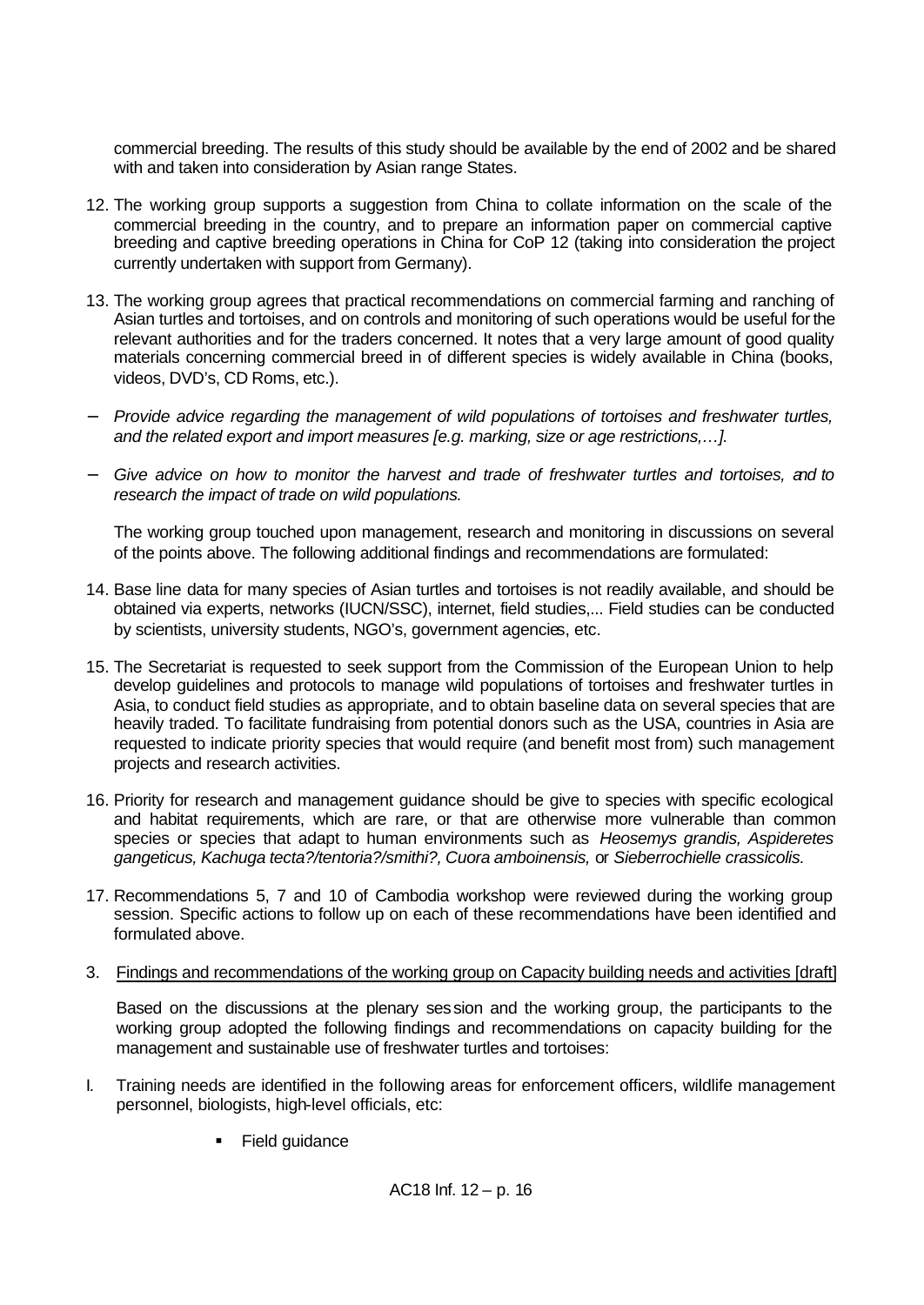- **IDENTIFY IDENTIFY IS A IDENTIFY IS A IDENTIFY IS A IDENTIFY A IDENTIFY IS A IDENTIFY IS A IDENTIFY IS A IDENTI**
- Law enforcement
- ß Turtle management (in order to ensure the well-being of the animals)
- ß Research methodology
- ß Training for Customs, police, judiciary, private companies, traders
- **EXECT** Awareness building on CITES for high and management level officers
- ß Training manual
- The "training for trainers" approach is recommended so as to reach as many audiences as possible. Training materials for long-term use and training on how to use training materials are considered desirable. Government wildlife conservation agencies are encouraged to work closely with NGOs in conducting training activities.
- − Regular CITES training courses already exist in most of the participating countries. These courses usually target for CITES staff and enforcement officers. Freshwater turtles and tortoises should be incorporated in these workshops.
- The diversity of local languages, lack of communications, funding constraints, low priority placed on freshwater turtles and tortoises, discontinuity of CITES staff on their posts are considered the main gaps and challenges in capacity building. The following actions are proposed to address these issues:
	- **Establishing networks and channels for the purpose of communication;**
	- **Strengthening bilateral and multilateral collaboration;**
	- **Enhancing internal communication within Parties;**
	- **IMPROVIG IMM** Indiang or capacity building within the country;
	- **Simple training materials should be available in all countries.**
- II. Identification and training materials are widely available in most participating countries in various forms, such as identification book and field guide, training manual, slide/photo, card, poster, video, film, CD-ROM, website and specimens. Taxonomists and hobbyists of freshwater turtles and tortoises can be found in most participating countries who can help with the identification of the species concerned.

Yet the lack of taxonomical knowledge for certain groups of species and the identification techniques for derivative materials are found as the main constraints. Actions proposed to address these problems are:

- Share identification information and techniques among the countries concerned;
- Encourage the distribution and access to available identification materials from other sources which currently request copyright clearing and licencing;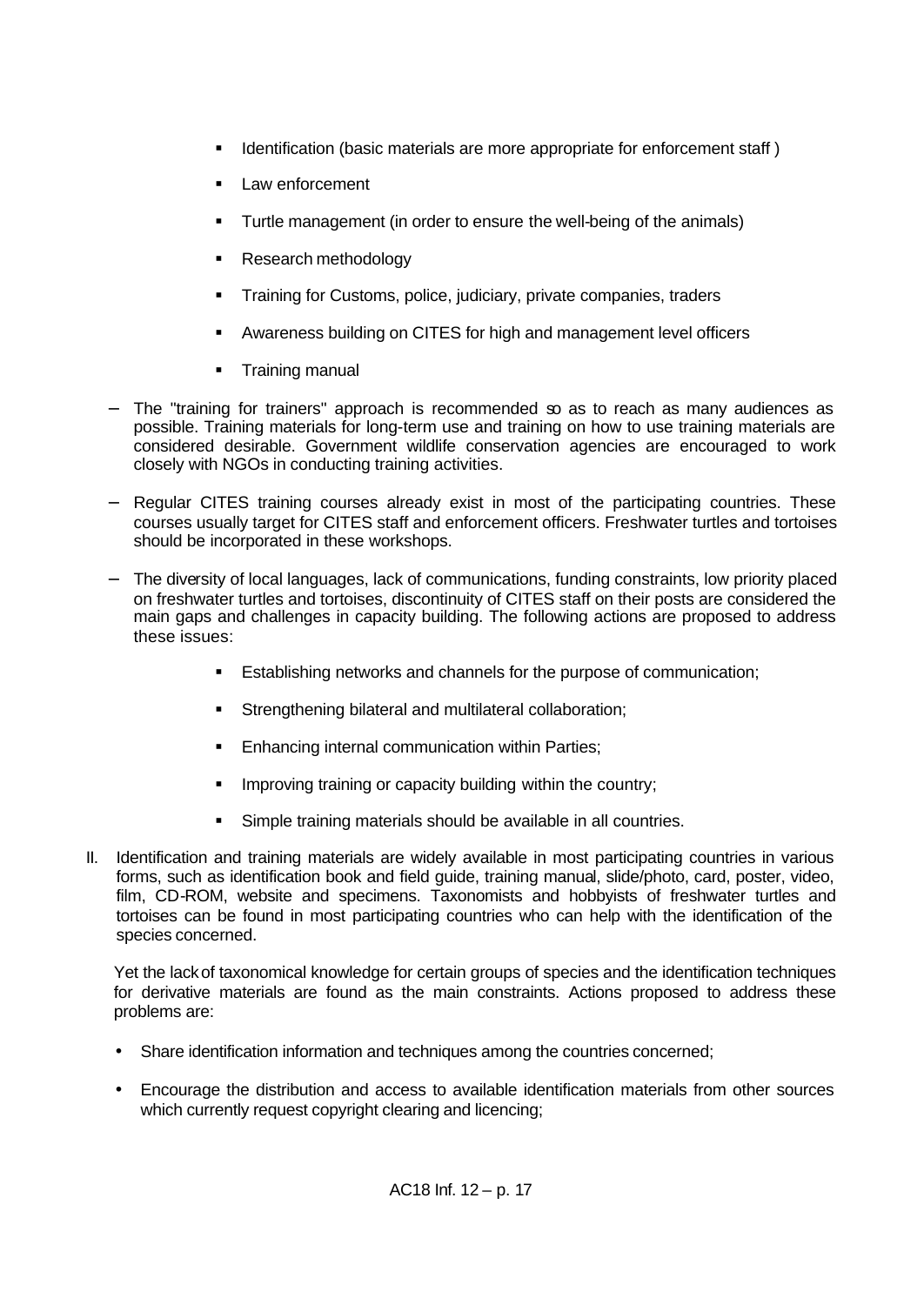- Develop fund-raising mechanism;
- Prepare projects for fund-raising purposes;
- Develop links to biochemical laboratories to facilitate analysis of derivative products.
- III. Various outreach efforts on the awareness of wildlife conservation and CITES are carried out in most participating countries, often in cooperation with NGOs, yet most of them do not contain a strong component on freshwater turtles and tortoises. It is therefore recommended that freshwater turtles and tortoises be incorporated in existing outreach programmes, and efforts be made to develop new and innovative outreach programmes specifically for the protection of freshwater turtles and tortoises.

Each country is encouraged to use all forms of media to raise public awareness on the plight of freshwater turtles and tortoises.

- IV. The following groups are identified as the stakeholders in the utilization, consumption and protection of Asian freshwater turtles and tortoises:
	- ß Breeders/farmers
	- **F** Traders/middlemen
	- **Hobbyists**
	- Conservationists
	- **Wild collectors/hunters**
	- ß Zoos, museums and aquariums
	- **•** Medicinal industries (inc. tonic)
	- Restaurants
	- **Enforcement officer and legislators**
	- Religious community
	- Consumers

Whilst enhancing the awareness on the legal protection status of freshwater turtles and tortoises are believed to be appropriate for all the stakeholders, the following awareness building activities are recommended for each specific group:

- Basic knowledge on the harm of releasing exotic species to the nature and proper knowledge on keeping the animals need to be provided to breeders and farmers.
- Hobbyists should keep as much as possible captive-bred freshwater turtles and tortoises so as to minimize the impact on wild populations.
- Conservationist should help raise the profile of the freshwater turtle and tortoises species;
- Wild collectors and hunters should adopt an approach of sustainable harvest. Guidelines for harvesting should be developed, which could involve restrictions on the size of animals and season of harvesting, and may draw on experiences from crocodile harvest.
- Zoos, museums and aquariums should make efforts not to use wild-collected specimens in order to minimize impact on wild population. They should also be encouraged to help promote and highlight crisis of freshwater turtles and tortoises in their exhibitions.